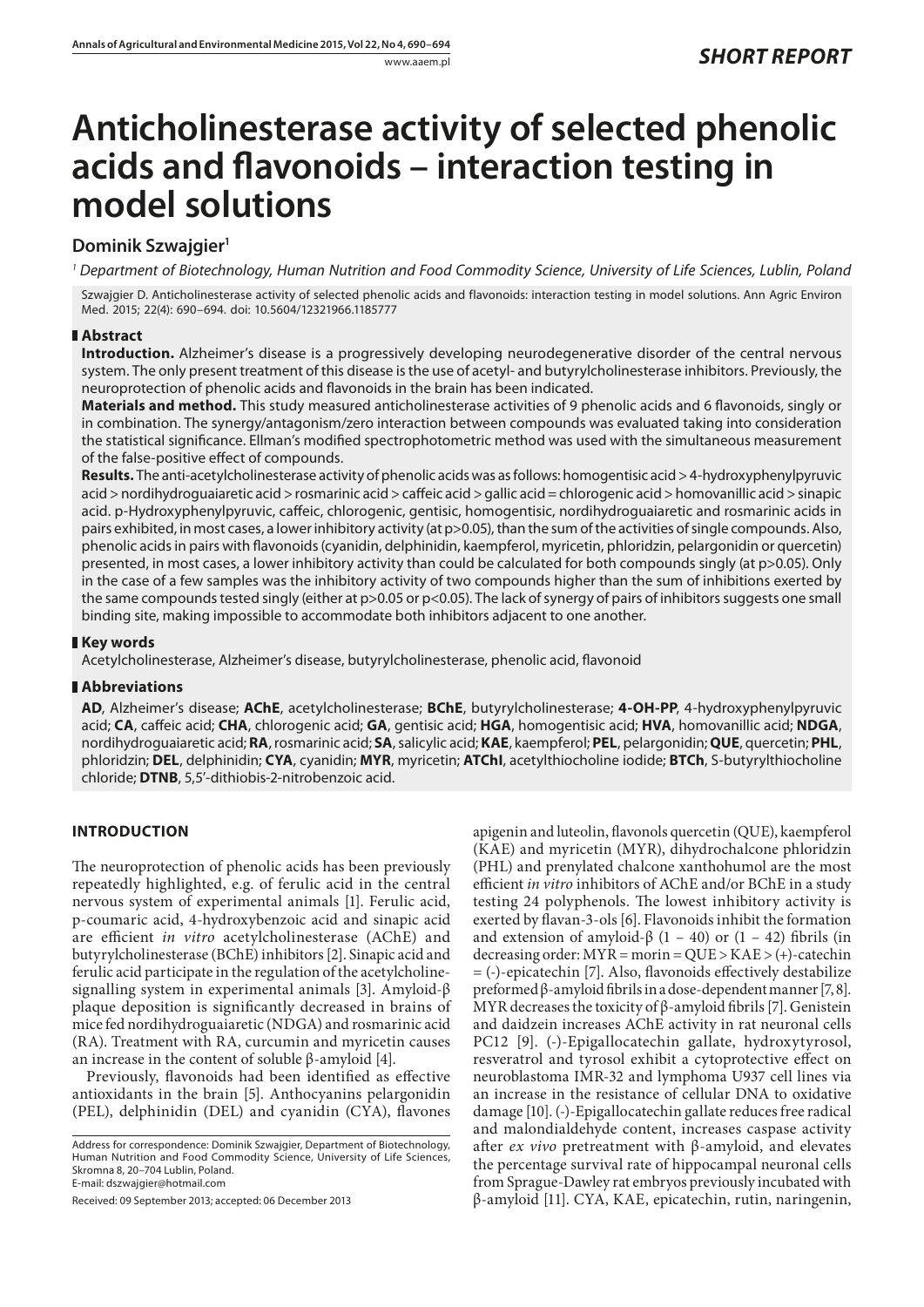taxifolin and luteolin exert a neuroprotective role towards the primary cells of mouse striatal neurons in the presence of oxidized low-density lipoproteins [12].

Alzheimer's disease (AD) is a severe disease of the central nervous system involving the loss of cholinergic neurons [13], an imbalance of the AChE and BChE activity and the deposition of intra- and extracellular β-amyloid in the brain tissue [14]. The present therapeutics are based on the inhibition of AChE and BChE activity in the brain leading to an increase in brain ACh levels. Therefore, the aim of the present work was to compare the anticholinesterase activities of selected phenolic acids singly, and in pairs as well as in combination with selected flavonoids in order to study interactions between these compounds.

#### **MATERIALS AND METHODS**

**Reagents.** The following reagents were purchased from Sigma-Aldrich (Poznań, Poland): NDGA (74540), RA (536954), 4-hydroxyphenylpyruvic acid (4-OH-PP, 114286), gentisic acid (GA, 149357), homogentisic acid (HGA, H0751), salicylic acid (SA, 84210), homovanillic acid (HVA, H1252), chlorogenic acid (CHA, C3878), caffeic acid (CA, C0625), KAE (60010), PEL (P1659), QUE (Q 125), PHL (P-3449), DEL (43725), CYA (36428), acetylthiocholine iodide (ATChI, 01480), S-butyrylthiocholine chloride (BTCh, B3128), 5,5'-dithiobis-2-nitrobenzoic acid (DTNB, D8130), eserine (E8375), AChE (C3389) and BChE (C7512). MYR (70050) was obtained from Fluka. Other reagents (at least HPLC grade) were purchased from P.O.Ch. (Gliwice, Poland).

**Test solutions of phenolic compounds.** Solutions of phenolic acids were freshly prepared in a minimal volume of ethanol (98.0%, v/v) followed by dilution to 2 mmol/L in double deionized (DDI) water. Solutions of flavonoids were freshly prepared in a minimal volume of ethanol (98.0%, v/v) followed by dilution to the desired concentration using DDI water (PHL 0.64 mmol/L, CYA 0.70 mmol/L, QUE 0.66 mmol/L, PEL 0.65 mmol/L, DEL 0.66 mmol/L, MYR 0.63 mmol/L, KAE 0.70 mmol/L). Ethanol content in the test solutions of phenolic acids and flavonoids was below 4% and 10% (v/v), respectively, and had no influence on the enzyme activity (optimization tests not shown).

**Inhibition of AChE and BChE.** Inhibitory activity was evaluated using a 96-well microplate reader (Tecan Sunrise, Grödig, Austria) based on the method of Ellman et al. [15] with some modifications, as described previously [2]. The absorbance at 405 nm was read after 30 min (AChE) or 15 min (BChE). The false-positive effect was determined according to the method of Rhee et al. [16], with some modifications as previously described [2]. Blank as well as false-positive samples were run in the case of each analysis presented in this study. The inhibitory activity of phenolic compounds was expressed in μM serine, as previously proposed [2, 17]. Dose-response curves were plotted using eleven solutions of eserine in the range of  $11.50 \text{ mmol/L} - 10.90$ μmol/L. Each sample was analyzed in eight repeats, unless otherwise stated. Statistical differences were calculated using Tukey's test (STATISTICA 8.0, StatSoft, Kraków, Poland) at p<0.05.

**Inhibitory activity of single phenolic acids.** Each single phenolic acid was tested, as described above, using sixteen solutions in the range of  $0.29 \text{ mmol/L}$  – 2.00 mmol/L. A dose-response curve for each phenolic acid was plotted.

**Inhibitory activity of combined phenolic acids.** Seven phenolic acids (4-OH-PP, CA, CHA, GA, HGA, NDGA, RA, 15 μL each, 2 mmol/L) were combined and mixed with all reagents to determine anticholinesterase activities, as described above. Each sample was analyzed in four repeats.

**Inhibitory activity of phenolic acids in pairs.** Phenolic acids (4-OH-PP, CA, CHA, GA, HGA, NDGA and RA, 15 μL each, 2 mmol/L) were mixed in pairs with all reagents to determine anticholinesterase activities, as described above.

**Inhibitory activity of phenolic acids matched with flavonoids.** Each phenolic acid (4-OH-PP, CA, CHA, GA, HGA, NDGA or RA: 15 μL, 2 mmol/L) was singly mixed with 15 μL of the flavonoid solution (CYA 0.70 mmol/L, DEL 0.66 mmol/L, KAE 0.70 mmol/L, MYR 0.63 mmol/L, PEL 0.65 mmol/L, PHL 0.64 mmol/L or QUE 0.66 mmol/L). Each flavonoid was also tested singly. Anticholinesterase activities were studied as described above.

#### **RESULTS**

**Inhibiton of enzymes by single phenolic acids.** Phenolic acids were tested in this study for anti-AChE and anti-BChE activity in the range of  $0.29 \text{ mmol/L}$  –  $2.00 \text{ mmol/L}$ . An example of anti-AChE dose-response calibration curve of 4-OH-PP is presented in Figure 1.



**Figure 1.** An example anti-AChE dose-response curve of 4-OH-PP (n=8, mean ± SD)

The false-positive effect arises from the chemical interruption of the reaction between thiocholine and DTNB. This phenomenon is caused by components of complex biological matrices, and not by real inhibition of enzyme activity. A false-positive effect was exerted by CHA, NDGA and RA (Tab. 1). Flavonoids studied in this work exhibited no false-positive effect.

At the concentration of 0.86 mmol/L, the anti-AChE activity of phenolic acids was arranged thus (in decreasing order): HGA > 4-OH-PP > NDGA > RA > CA > GA = CHA >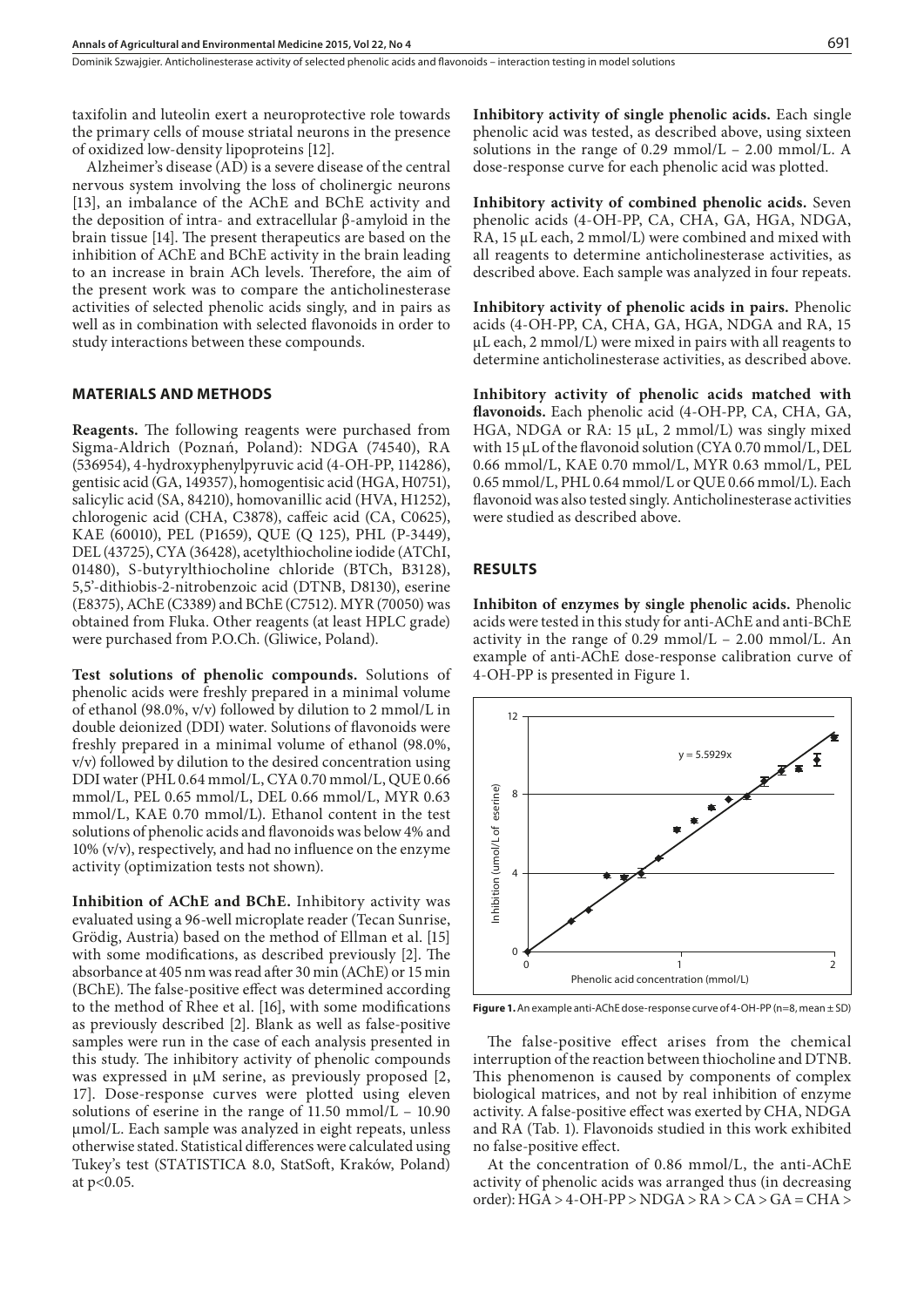**Table 1.** The false-positive effect of phenolic acids at 0.29 mmol/L – 2.00 mmol/L (means ± SEM, *n* = 8)

|                   | False-positive effect (µM of eserine)                  |                                              |  |  |  |  |
|-------------------|--------------------------------------------------------|----------------------------------------------|--|--|--|--|
| Compound          | AChF                                                   | <b>RChF</b>                                  |  |  |  |  |
| <b>CHA</b>        | $0.4 \pm 0.1 - 3.7 \pm 0.0$                            | $0.4 \pm 0.1 - 0.7 \pm 0.2$                  |  |  |  |  |
| <b>NDGA</b><br>RA | $0.1 \pm 0.0 - 4.3 \pm 0.0$<br>$0.2 + 0.0 - 0.9 + 0.2$ | $0.4 \pm 0.1 - 4.4 \pm 0.5$<br>$0 - 26 + 04$ |  |  |  |  |

HVA > SA (significant as well as non-significant differences, see Table 2). In the case of anti-BChE activity, the order of phenolic acids was (Tab. 3): NDGA > HGA > CHA > 4-OH- $PP > RA > CA = GA > HVA = SA$  (significant as well as non-significant differences). HVA and SA, although exerting distinct activities, were the least efficient AChE inhibitors in this study (detailed results not shown) and were excluded from the subsequent parts of the study. For further stages, a phenolic acid concentration of 0.86 mmol/L was chosen.

**Inhibitory activity of combined phenolic acids.** The anti-AChE activity of all phenolic acids calculated from doseresponse curves as the sum of the inhibitory activities of individual compounds was  $20.8 \pm 1.8$  µmol/L of eserine. However, the measured inhibitory activity was significantly (p<0.05) lower and amounted to only  $2.9 \pm 0.2 \mu$ mol/L of eserine. Similarly, the sum of anti-BChE activities of all phenolic acids singly was  $16.9 \pm 1.5 \,\mu$  mol/L of eserine and it was significantly ( $p<0.05$ ) higher than the detected activity of the mixture of all phenolic acids  $(5.7 \pm 0.4 \,\mu\text{mol/L})$  of eserine).

**Inhibitory activity of phenolic acids in pairs.** The anti-AChE (Tab. 2) and anti-BChE activity (Tab. 3) of phenolic acids in pairs, each compound at 0.86 mmol/L, was, in most cases,

lower than the sum of activities presented by two phenolic acids in separate solutions, although at a significance level of p>0.05. Only in the case of a few pairs (AChE: HGA + CHA, HGA + GA; BChE: NDGA + 4-OH-PP, NDGA + CA, NDGA + CHA, NDGA + GA, NDGA + RA) was the inhibitory activity significantly ( $p<0.05$ ) lower than the sum of the activities presented by phenolic acids singly in solutions. Also, in the case of a few samples (AChE: GA + CHA, RA + CA, RA + CHA; BChE: GA + CA), the inhibitory activity of the solution containing two phenolic acids was equal to or higher than the sum of inhibitions exerted by the same two acids tested singly, although at a significance level of p>0.05 (Tab. 2, 3).

**Inhibitory activity of phenolic acids matched with flavonoids.** The anti-AChE and anti-BChE activity of phenolic acids coupled with flavonoids (Tab. 4, 5), in most cases, was lower than the sum of activities of single compounds present in the solution, although at a significance level of p>0.05. Only in the case of two pairs (AChE: PHL + 4-OH-PP; BChE: PHL  $+$  NDGA) was the inhibitory activity significantly ( $p$ <0.05) lower than the sum of the activities presented by phenolic compounds singly in solutions. In selected samples (AChE:  $MYR + GA$ ,  $KAE + GA$ ,  $PEL + CHA$ ,  $PEL + GA$ ;  $BChe$ :  $KAE + HGA$ ,  $KAE + GA$ ), the inhibitory activity of the solution containing two phenolic compounds was higher than the sum of inhibitions exerted by the same compounds tested singly, although at a significance level of p>0.05 (Tab. 4, 5).Finally, in the case of the pairs MYR + RA (AChE) and  $KAE + 4-OH-PP$  (BChE), the inhibitory activity was significantly  $(p<0.05)$  higher than the sum of the activities presented by phenolic compounds singly in solutions.

|             | Compound                     | CA<br>$0.9 \pm 0.0^{ab}$     | <b>CHA</b><br>$0.4 \pm 0.1$ <sup>a</sup> | GA<br>$0.5 \pm 0.1$ <sup>ab</sup> | <b>HGA</b><br>$10.8 \pm 0.2$ | NDGA<br>$1.9 \pm 0.1$ <sup>abcd</sup> | <b>RA</b><br>$1.5 \pm 0.2$ <sup>abc</sup>     |
|-------------|------------------------------|------------------------------|------------------------------------------|-----------------------------------|------------------------------|---------------------------------------|-----------------------------------------------|
| 4-OH-PP     | $4.8 \pm 0.2$ <sup>efg</sup> | $5.3 \pm 0.2$ <sup>fg+</sup> | $4.5 \pm 0.2$ <sup>eft</sup>             | $3.6 \pm 0.0$ deft                | $6.7 \pm 1.1$ <sup>ght</sup> | $3.8 \pm 0.1$ deft                    | $1.9 \pm 0.1$ <sup>abcd†</sup>                |
| CA          | $0.9 + 0.0^{ab}$             | $\overline{\phantom{0}}$     | $1.3 \pm 0.1$ <sup>ab+</sup>             | $1.1 \pm 0.2$ <sup>ab+</sup>      | $9.7 + 0.2$ <sup>it</sup>    | $2.1 \pm 0.1$ <sup>abcd+</sup>        | $3.4 + 0.4$ <sup>cdef<math>\circ</math></sup> |
| <b>CHA</b>  | $0.4 \pm 0.1^{\circ}$        |                              | $\overline{\phantom{a}}$                 | $1.0 \pm 0.1$ <sup>abo</sup>      | $5.3 \pm 0.2$ <sup>fg*</sup> | $2.4 \pm 0.5$ <sub>bcd</sub> +        | $2.0 + 0.2$ <sup>abcd</sup>                   |
| GA          | $0.5 + 0.1$ <sup>ab</sup>    |                              |                                          | $\overline{\phantom{0}}$          | $7.6 \pm 1.0^{h*}$           | $2.1 \pm 0.1$ <sup>abcd†</sup>        | $1.9 + 0.0$ <sup>abcdt</sup>                  |
| <b>HGA</b>  | $10.8 + 0.2$                 |                              |                                          |                                   |                              | $9.8 \pm 0.1$ <sup>it</sup>           | $11.6 \pm 0.3$ <sup>it</sup>                  |
| <b>NDGA</b> | $1.9 \pm 0.1$ <sup>cd</sup>  |                              |                                          |                                   |                              |                                       | $3.3 + 0.2$ <sup>cdet</sup>                   |

**Table 2.** The anti-AChE activity of phenolic acids in pairs (μmol/L of eserine, n=8, mean ± SD), each compound at 0.86 mmol/L

\* inhibitory activity lower than expected (p<0.05)

† inhibitory activity lower than expected (p>0.05)

 $^\lozenge$  inhibitory activity equal to the expected value or higher than expected value (p>0.05)

|  |  |  |  |  | <b>Table 3.</b> The anti-BChE activity of phenolic acids in pairs ( $\mu$ mol/L of eserine, $n=8$ , mean $\pm$ SD), each compound at 0.86 mmol/L |
|--|--|--|--|--|--------------------------------------------------------------------------------------------------------------------------------------------------|
|--|--|--|--|--|--------------------------------------------------------------------------------------------------------------------------------------------------|

|             | Compound                      | CA<br>$0.4 \pm 0.0^{ab}$      | <b>CHA</b><br>$1.6 \pm 0.1$ <sup>abcde</sup> | GA<br>$0.5 \pm 0.1$ <sup>ab</sup>               | <b>HGA</b><br>$4.9 + 0.0h$     | NDGA<br>$7.4 \pm 0.4$         | <b>RA</b><br>$1.0 \pm 0.2$ <sup>abc</sup> |
|-------------|-------------------------------|-------------------------------|----------------------------------------------|-------------------------------------------------|--------------------------------|-------------------------------|-------------------------------------------|
| 4-OH-PP     | $1.2 \pm 0.4$ <sup>abcd</sup> | $1.0 \pm 0.2$ <sup>abct</sup> | $2.1 \pm 0.4$ bcdeft                         | $1.2 \pm 0.0$ abcdt                             | $2.1 \pm 0.2$ bcdeft           | $3.5 \pm 0.2$ <sup>fgh*</sup> | $1.2 \pm 0.1$ abcd +                      |
| CA          | $0.4 \pm 0.0^{ab}$            | $\qquad \qquad$               | $1.4 \pm 0.1^{\rm abcd+}$                    | $1.4 \pm 0.1$ <sup>abcd<math>\circ</math></sup> | $3.3 \pm 0.4$ <sup>efght</sup> | $3.9 \pm 0.4$ <sup>gh*</sup>  | $0.9 \pm 0.2$ <sup>abct</sup>             |
| <b>CHA</b>  | $1.6 \pm 0.1^{\rm abcde}$     |                               | -                                            | $0.5 \pm 0.2$ <sup>ab+</sup>                    | $2.8 \pm 0.1$ defgt            | $4.6 \pm 0.4$ <sup>h*</sup>   | $0.2 + 0.0$ <sup>a+</sup>                 |
| GA          | $0.5 + 0.1$ <sup>ab</sup>     |                               |                                              | $\overline{\phantom{a}}$                        | $1.9 \pm 0.2$ abcdeft          | $3.9 \pm 0.09h*$              | $0.9 + 0.2$ abct                          |
| <b>HGA</b>  | $4.9 \pm 0.0$ <sup>h</sup>    |                               |                                              |                                                 | $-$                            | $4.7 \pm 0.1^{h\dagger}$      | $2.6 \pm 0.7$ <sup>cdefgt</sup>           |
| <b>NDGA</b> | $7.4 \pm 0.4$ <sup>i</sup>    |                               |                                              |                                                 |                                | $\overline{\phantom{m}}$      | $2.8 \pm 0.9^{\text{defg}^*}$             |

inhibitory activity lower than expected (p<0.05)

† inhibitory activity lower than expected (p>0.05) ◊ inhibitory activity higher than expected (p>0.05)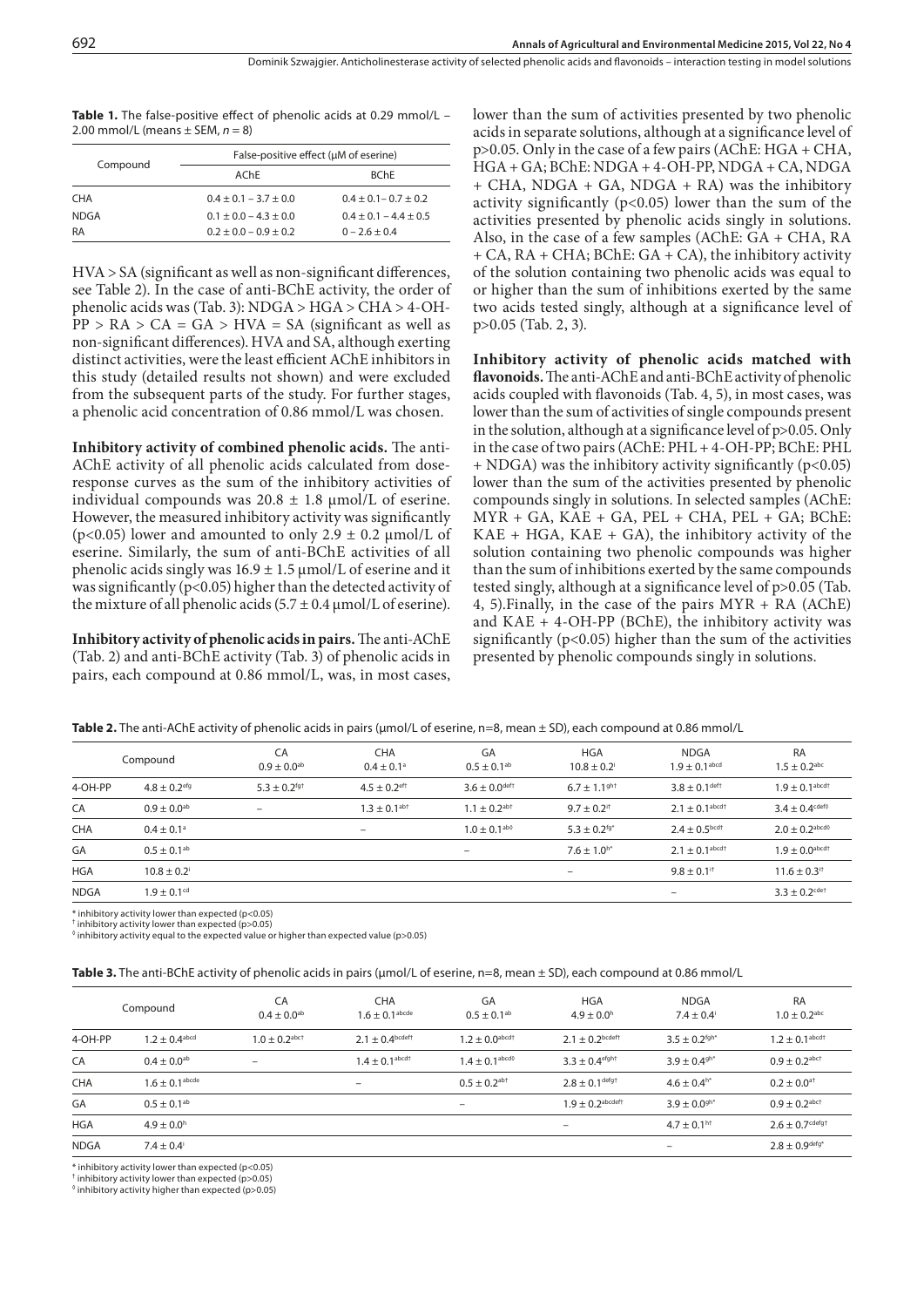**Table 4.** The anti-AChE activity of phenolic acids combined with flavonoids (μmol/L of eserine, n=8, mean ± SD). Phenolic acid concentration 0.86 mmol/L, for flavonoid concentrations, see Methods section

|             | Compound                     | <b>CYA</b><br>$0.7 + 0.0$ <sup>abcde</sup> | DEL<br>$0.4 \pm 0.0^{ab}$     | <b>MYR</b><br>$1.4 \pm 0.1$ <sup>a-h</sup> | KAE<br>$0.9 + 0.2$ <sup>a-g</sup> | PEL<br>$0.9 \pm 0.1$ <sup>a-g</sup>            | PHL<br>$1.9 \pm 0.0$ <sup>c-i</sup> | <b>OUE</b><br>$0.9 + 0.2$ <sup>a-g</sup> |
|-------------|------------------------------|--------------------------------------------|-------------------------------|--------------------------------------------|-----------------------------------|------------------------------------------------|-------------------------------------|------------------------------------------|
| 4-OH-PP     | $4.8 + 0.2lm$                | $4.9 + 0.2$ lmt                            | $4.4 + 0.2$ klm +             | $4.8 + 0.0^{1m+}$                          | $5.4 + 0.7mt$                     | $5.1 + 0.1$ lmt                                | $3.8 + 0.2$ <sup>jkl*</sup>         | $4.9 + 0.1$ lmt                          |
| CA          | $0.9 + 0.0^{a-g}$            | $1.0 + 0.0$ <sup>a-g+</sup>                | $0.3 \pm 0.1$ <sup>at</sup>   | $14 + 0.2$ a-ht                            | $1.2 + 0.0$ <sup>a-g+</sup>       | $0.9 \pm 0.1$ <sup>a-gt</sup>                  | $0.3 \pm 0.1$ <sup>at</sup>         | $0.7 + 0.1$ <sup>a-et</sup>              |
| <b>CHA</b>  | $0.4 \pm 0.1$ <sup>ab</sup>  | $0.3 \pm 0.1$ <sup>at</sup>                | $0.6 + 0.2$ <sup>abcd†</sup>  | $1.7 \pm 0.2$ <sup>a-it</sup>              | $1.3 + 0.4$ <sup>a-g+</sup>       | $1.9 \pm 0.1$ <sup>c-i<math>\circ</math></sup> | $0.3 \pm 0.1$ <sup>at</sup>         | $0.8 \pm 0.1$ <sup>a-f†</sup>            |
| GA          | $0.5 \pm 0.1$ <sup>abc</sup> | $0.7 + 0.0$ <sup>a-et</sup>                | $0.3 + 0.2$ <sup>a+</sup>     | $2.1 + 0.1$ <sup>e-i0</sup>                | $1.8 \pm 0.5$ b-i $\circ$         | $1.9 + 0.1$ c-i $\circ$                        | $0.4 + 0.0$ <sup>abt</sup>          | $0.9 \pm 0.1$ <sup>a-gt</sup>            |
| <b>HGA</b>  | $10.8 \pm 0.4^{\circ}$       | $9.6 \pm 0.3$ not                          | $10.2 + 0.2^{n \circ t}$      | $9.0 \pm 0.1$ <sup>n+</sup>                | $10.1 \pm 0.2^{n \circ t}$        | $10.4 \pm 0.4$ not                             | $9.9 + 0.1^{n \circ t}$             | $10.7 \pm 0.1$ <sup>of</sup>             |
| <b>NDGA</b> | $1.9 + 0.1$ <sup>c-i</sup>   | $1.6 + 0.2$ <sup>a-it</sup>                | $1.4 \pm 0.1$ <sup>a-h+</sup> | $2.0 + 0.1$ d-it                           | $2.2 + 0.3$ f-it                  | $1.4 \pm 0.7$ a-ht                             | $2.8 + 0.2$ hijt                    | $2.8 \pm 0.1$ hijt                       |
| <b>RA</b>   | $1.5 + 0.2$ <sup>a-h</sup>   | $1.1 \pm 0.3$ <sup>a-gt</sup>              | $1.1 + 0.2$ <sup>a-gt</sup>   | 3.0 + 0.2 <sup>ijko</sup>                  | $2.2 + 0.6$ <sup>fghit</sup>      | $1.2 + 0.1$ <sup>a-gt</sup>                    | $0.4 + 0.2$ <sup>ab+</sup>          | $2.3 + 0.29$ hit                         |

\* inhibitory activity lower than expected (p<0.05)

† inhibitory activity lower than expected (p>0.05)  $^\circ$  inhibitory activity higher than expected (p>0.05 or p<0.05)

**Table 5.** The anti-BChE activity of phenolic acids combined with flavonoids (μmol/L of eserine, n=8, mean ± SD). (Phenolic acid concentration 0.86 mmol/L, for flavonoid concentrations, see Methods section)

|             | Compound                   | <b>CYA</b><br>$1.4 \pm 0.2$ <sup>a-g</sup> | DEL<br>$1.4 \pm 0.1^{a-g}$                | <b>MYR</b><br>$0.4 \pm 0.0^{ab}$ | KAE<br>$0.7 \pm 0.1$ <sup>a-d</sup>           | PEL<br>$1.8 \pm 0.0$ <sup>c-i</sup> | PHL<br>$1.6 \pm 0.1^{b-h}$                | <b>OUE</b><br>$1.9 \pm 0.1$ <sup>d-i</sup> |
|-------------|----------------------------|--------------------------------------------|-------------------------------------------|----------------------------------|-----------------------------------------------|-------------------------------------|-------------------------------------------|--------------------------------------------|
| 4-OH-PP     | $1.2 + 0.4$ <sup>a-f</sup> | $1.8 + 0.4$ c-it                           | $1.0 + 0.1$ <sup>a-ff</sup>               | $1.0 + 0.2$ <sup>a-f†</sup>      | 3.0 + 0.0 <sup>ijko</sup>                     | $2.6 + 0.2$ <sup>ghij†</sup>        | $0.9 + 0.2$ <sup>a-et</sup>               | $2.8 + 0.4$ hijkt                          |
| CA          | $0.3 + 0.1^{ab}$           | $0.2 + 0.1$ <sup>at</sup>                  | $0.9 + 0.1$ <sup>a-et</sup>               | $0.4 \pm 0.2$ <sup>abt</sup>     | $0.4 + 0.2$ <sup>ab+</sup>                    | $1.2 + 0.1$ <sup>a-ft</sup>         | $0.2 + 0.1$ <sup>at</sup>                 | $0.9 + 0.4$ <sup>a-et</sup>                |
| <b>CHA</b>  | $1.6 \pm 0.1b-h$           | $1.9 + 0.2$ d-it                           | $2.3 + 0.2$ <sup>fghit</sup>              | $0.4 \pm 0.0$ <sup>abt</sup>     | $0.5 + 0.2$ abct                              | $1.8 + 0.1$ <sup>c-it</sup>         | $0.7 \pm 0.1$ a-dt                        | $1.1 \pm 0.1$ <sup>a-ft</sup>              |
| GA          | $0.5 + 0.2$ <sup>abc</sup> | $1.6 + 0.2$ <sup>b-ht</sup>                | $1.8 + 0.4$ c-ht                          | $0.2 + 0.1$ <sup>at</sup>        | $1.4 + 0.1$ <sup>a-g<math>\circ</math></sup>  | $1.6 + 0.5$ b-ht                    | $1.4 + 0.2$ <sup>a-g+</sup>               | $2.1 \pm 0.4$ <sup>e-it</sup>              |
| <b>HGA</b>  | $4.9 + 0.0lm$              | $4.0 + 0.4$ <sup>kl+</sup>                 | $4.6 \pm 0.2$ <sup><math>\pm</math></sup> | $3.7 + 0.4$ <sup>jklt</sup>      | $6.0 \pm 0.2$ <sup>mn<math>\circ</math></sup> | $6.0 + 0.1$ <sup>mn+</sup>          | $4.6 \pm 0.2$ <sup><math>\pm</math></sup> | $4.6 \pm 0.0$ <sup><math>\pm</math></sup>  |
| <b>NDGA</b> | $7.4 + 0.4^{\circ}$        | $7.0 + 0.2^{n \circ t}$                    | $6.9 + 0.1^{\text{not}}$                  | $6.2 + 0.2$ mnot                 | $7.4 + 0.5$ <sup>ot</sup>                     | $6.7 + 0.2$ <sup>not</sup>          | $4.9 \pm 0.1$ lm <sup>*</sup>             | $7.4 + 0.1$ <sup>ot</sup>                  |
| <b>RA</b>   | $1.1 + 0.4$ <sup>a-f</sup> | $0.5 + 0.1$ <sup>abct</sup>                | $0.7 + 0.1$ <sup>a-dt</sup>               | $0.9 + 0.2$ a-et                 | $1.4 + 0.0$ <sup>a-gt</sup>                   | $1.4 + 0.0$ <sup>a-g+</sup>         | $1.4 + 0.2$ <sup>a-gt</sup>               | $1.4 + 0.1$ <sup>a-g+</sup>                |

\* inhibitory activity lower than expected (p<0.05)

† inhibitory activity lower than expected (p>0.05)

 $\textdegree$  inhibitory activity higher than expected (p>0.05 or p<0.05)

#### **DISCUSSION**

In the presented study, an attempt was made to study the interactions between cholinesterases and their inhibitorsphenolic acids and flavonoids. Phenolic compounds were chosen for testing, based on previous studies [2, 6, 18]. The results obtained in the current study confirm the *in vitro*  anticholinesterase activity of these compounds. AChE and BChE share many structural similarities (50 **–** 55% speciesdependent sequence similarity), and the active site of BChE (Ser198, His438 and Glu325) and oxyanion hole (Gly116, Gly117 and Ala199) are identical to those of AChE. However, differences in the inhibitory activity caused by individual phenolic compounds (Tab. 2–5) probably originate from some minor differences in the structures of both enzymes; for example, the active site of AChE is formed by fourteen aromatic amino acid residues, whereas in BChE, six or eight of them are replaced with aliphatic residues, depending on the origin of the enzyme [19]. Detailed comparisons of AChE and BChE have been presented in numerous review papers [20].

Phenolic compounds were efficient cholinesterase inhibitors singly in the solution, but combined phenolic acids, as well as phenolic acids coupled with flavonoids, were less efficient inhibitors than could have been expected (calculated) from the sum of activities exerted by both compounds. It should be strongly underlined that the lower activity of pairs of phenolic compounds in comparison to single compounds (Tab. 2–5) was not confirmed statistically in the case of most of the tested pairs (insignificant differences, p>0.05). Nevertheless, an explanation of this phenomenon could be sought in an analysis of the affinity of inhibitors to the

enzyme molecules. The active site of AChE and BChE can be divided into several subsites: omega loop (Cys69 – Cys96), peripheral anionic subsite (Asp74, Tyr124, Ser125, Trp286, Tyr337, Tyr341), anionic subsite (Trp86, Tyr133, Glu202, Gly448, Ile451), oxyanion hole (Gly121, Gly122, Ala204), catalytic triad (Ser203, His447, Glu334), and acyl binding pocket (Trp236, Phe295, Phe297, Phe338) [21]. It is most likely that the phenolic acids and flavonoids studied in this work were simultaneously docking in different locations in the enzyme molecule, doubling the action of each inhibitor. Thus, the total inhibitory effect was lower than that expected from the results involving both phenolic compounds tested singly. Three-dimensional pharmacophore conformations of binding sites in AChE and BChE are essential for the non-covalent interaction of the enzyme with inhibitors, but the number of studies concerning the docking of phenolic compounds with AChE or BChE is limited. Therefore, the synergy/antagonism issues between individual phenolic compounds are, as yet, poorly elucidated. A synergistic effect of two inhibitors on a single target protein is possible in the case of two independent binding sites (e.g. active site and allosteric site), or if the active site is large enough to accommodate both inhibitors adjacent to one another.

It is known that AChE (BChE) may have various binding sites for ligands. QUE docked by hydroxyl groups in positions 5 and 7 in ring B to Tyr332, Trp430, Gly78, Tyr440, Trp82 and Ser198 [22]. In another study, QUE bound by several hydrogen bonds in the anionic subsite of AChE: O3 and O5 bound with the OH group of Tyr133 and O4 with the oxygen atom of Trp86. Moreover, the entire QUE molecule showed hydrophobic interactions with Ser125, His447 and Glu202